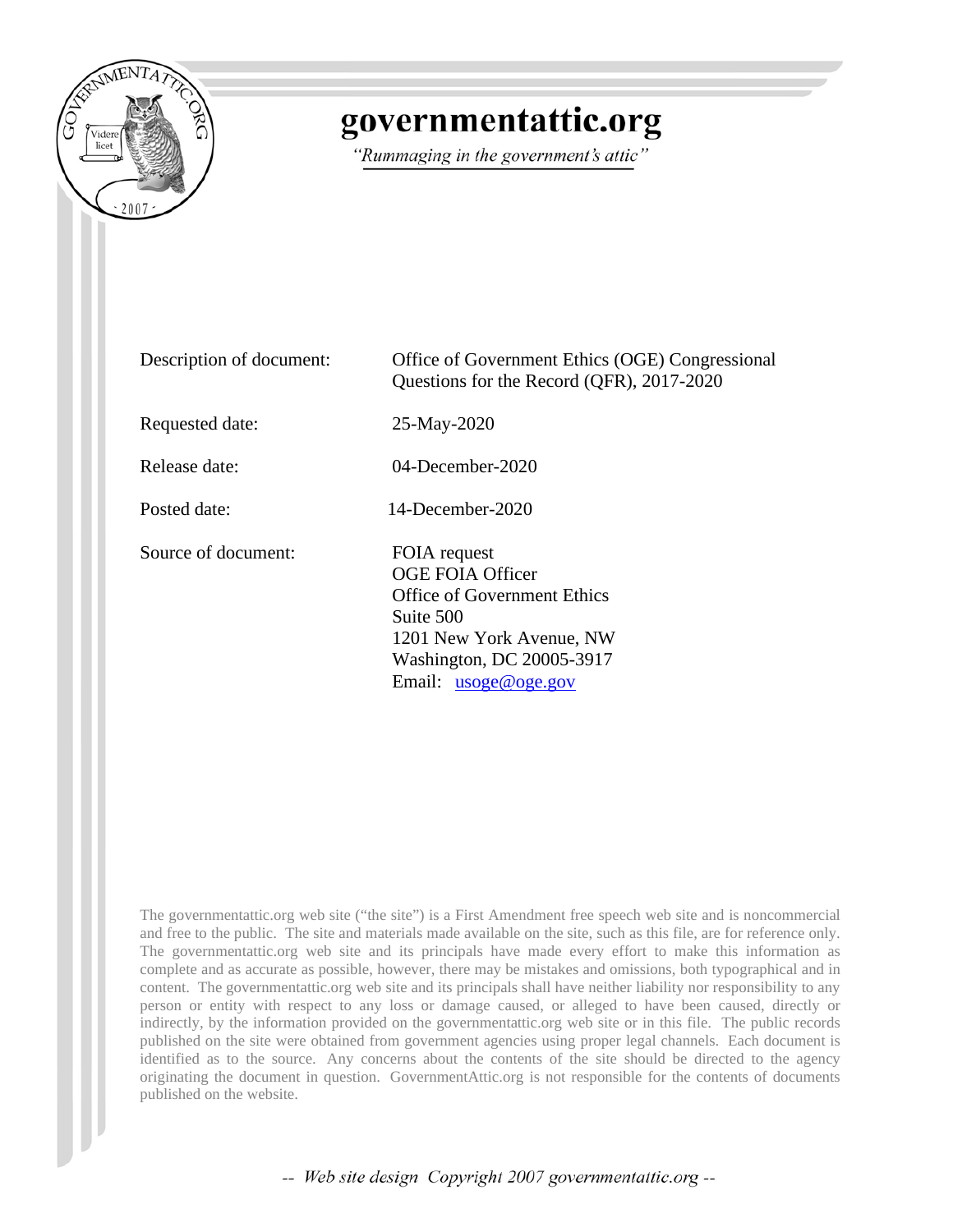December 4, 2020

 $\bigstar$ 

# **VIA ELECTRONIC MAIL ONLY**

#### Tracking No: OGE FOIA FY 20/048

The U.S. Office of Government Ethics (OGE) is granting your Freedom of Information Act (FOIA) request, which was received by the OGE FOIA Office on May 25, 2020. In your request, you asked for "A copy of the Questions for the Record (QFR) and agency QFR responses to Congress responding to QFRs during calendar years 2017, 2018, 2019 and 2020 to date, for the Office of Government Ethics. These records are likely found in the OGE office that handles legislative affairs/congressional relations." We are enclosing 19 pages of responsive records. These records are being provided to you without charge. Additionally, see OGE's website for [Testimony of Emory A. Rounds III, Director, U.S. Office of Government](https://www.oge.gov/web/OGE.nsf/0/FB064811923745E6852585B6005A2177/%24FILE/Official%20Hearing%20Record.pdf) [Ethics, Hearing before the Committee on Homeland Security and Governmental Affairs,](https://www.oge.gov/web/OGE.nsf/0/FB064811923745E6852585B6005A2177/%24FILE/Official%20Hearing%20Record.pdf) [United States Senate, 115th Congress, May 23, 2018,](https://www.oge.gov/web/OGE.nsf/0/FB064811923745E6852585B6005A2177/%24FILE/Official%20Hearing%20Record.pdf) on its [Reports to Congress](https://www.oge.gov/web/oge.nsf/about_reports-to-congress) page. For additional information, see OGE's [Congressional Correspondence](https://www.oge.gov/web/oge.nsf/Congressional%20Correspondence?OpenView) page.

I trust that this information fully satisfies your request. If you need any further assistance or would like to discuss any aspect of your request, please do not hesitate to contact me at 202-482-9216. As OGE's Alternate Public Liaison, I am available for assisting in reducing delays, increasing transparency and understanding of the status of requests, and assisting in the resolution of disputes. Additionally, you may contact the Office of Government Information Services (OGIS) at the National Archives and Records Administration to inquire about the FOIA mediation services they offer. The contact information for OGIS is as follows: Office of Government Information Services, National Archives and Records Administration, 8601 Adelphi Road-OGIS, College Park, Maryland 20740-6001, e-mail at ogis@nara.gov; telephone at 202-741-5770; toll free at 1-877-684- 6448; or facsimile at 202-741-5769.

The OGE official responsible for this FOIA determination is the undersigned. If you consider this response to be a denial of your request, you may administratively appeal this determination in accordance with the FOIA, as codified at 5 U.S.C. § 552(a)(6)(A), and OGE's updated FOIA regulations, at 5 C.F.R. § 2604.304, to the Program Counsel, U.S.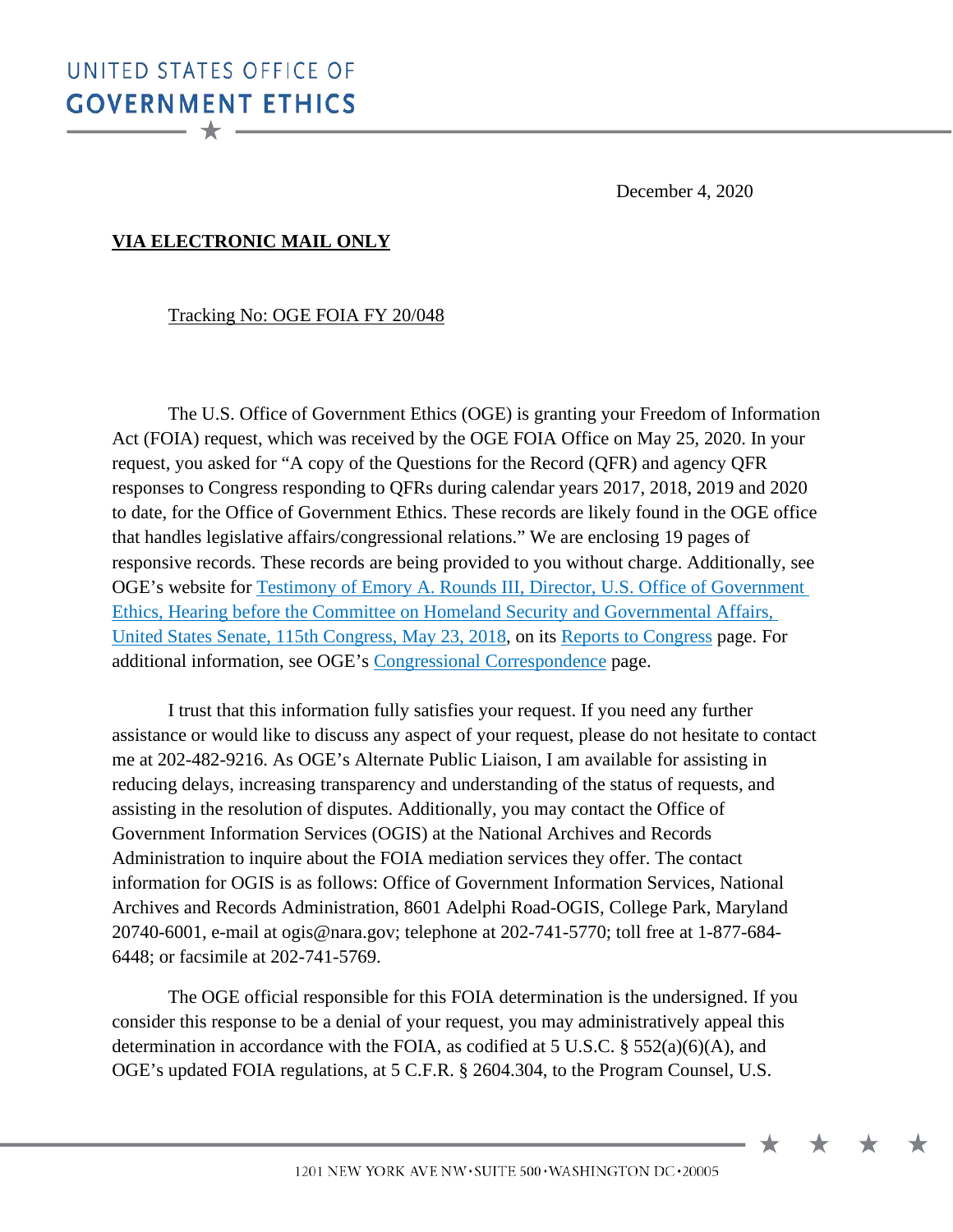Office of Government Ethics, 1201 New York Avenue, N.W., Suite 500, Washington, DC 20005-3917. Any such appeal must be in writing and must be sent within 90 days of the date you receive this response letter. If you do appeal, you should include copies of your request and this response, together with a statement of why you believe this initial determination is in error. Also, if you appeal, you should clearly indicate on the envelope and in the letter that it is a "Freedom of Information Act Appeal."

Sincerely,

Digitally signed JENNIFE by JENNIFER **MATIS** Date: 2020.12.04 R MATIS Date: 2020.12.0

Jennifer Matis Alternate FOIA Officer

Enclosure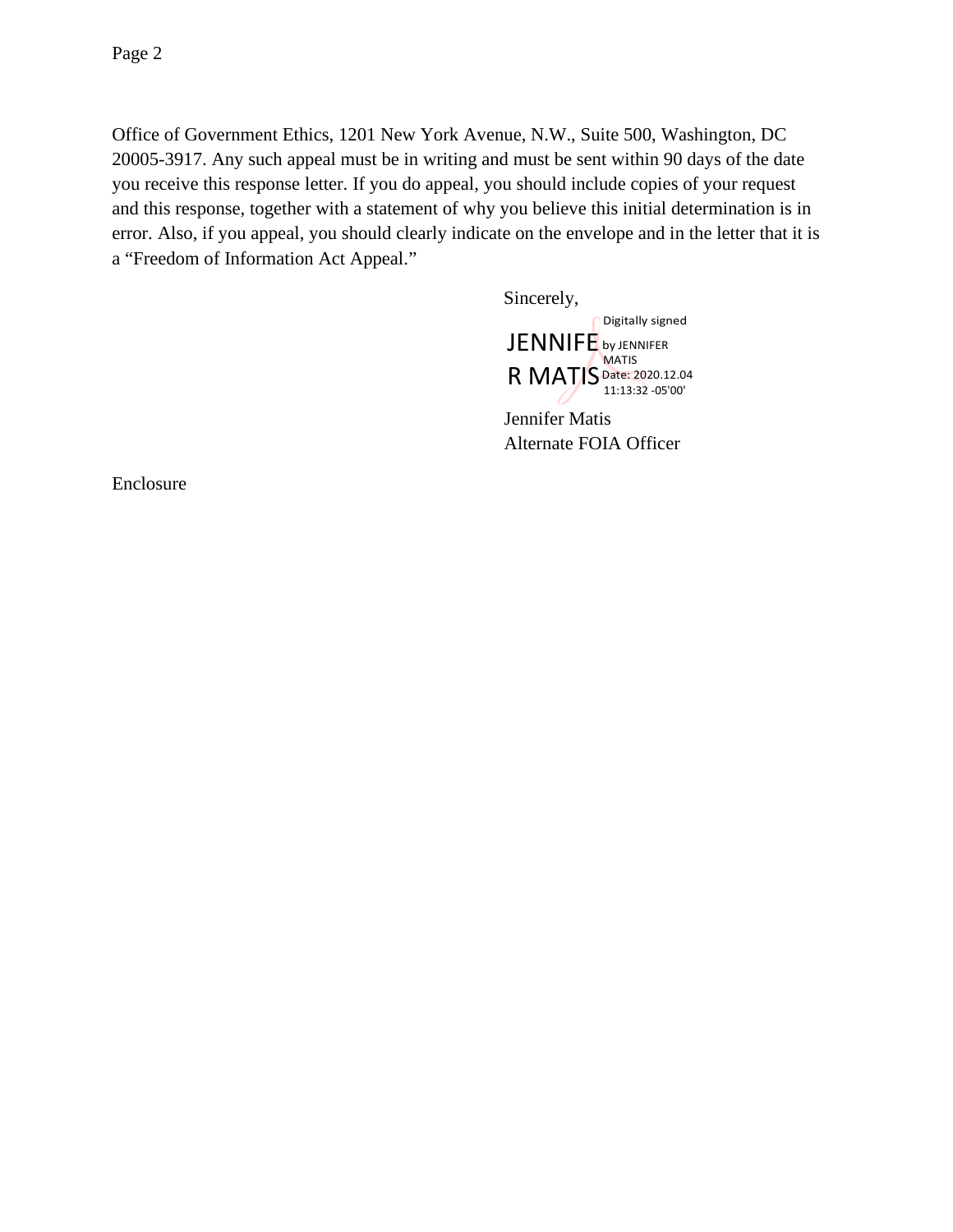# **Senator Thomas R. Carper Post-Hearing Questions for the Record Submitted to Mr. Emory Rounds**

# **Nominations of Emory Rounds to be Director, U.S. Office of Government Ethics; Kelly Higashi to be an Associate Judge, Superior Court of the District of Columbia; and Frederick Nutt to be Controller, Office of Federal Financial Management, Office of Management and Budget Wednesday May 23, 2018**

#### **1. Ethics and the Presidential Transition**

.

Earlier this year, I worked with Senator Warren and Congressman Cummings to introduce the "Transition Team Ethics Improvement Act." The bill would take a series of steps to enhance the ethics requirements that govern presidential transitions. One of the provisions of the bill requires presidential candidates to develop and release transition team ethics plans.

Please share your vision for OGE's role in the presidential transition process. Do you believe that there are areas where Congress should consider making reforms to OGE's role?

Do you believe that making ethics a higher priority in presidential transitions will help new administrations inoculate against potential conflicts of interest?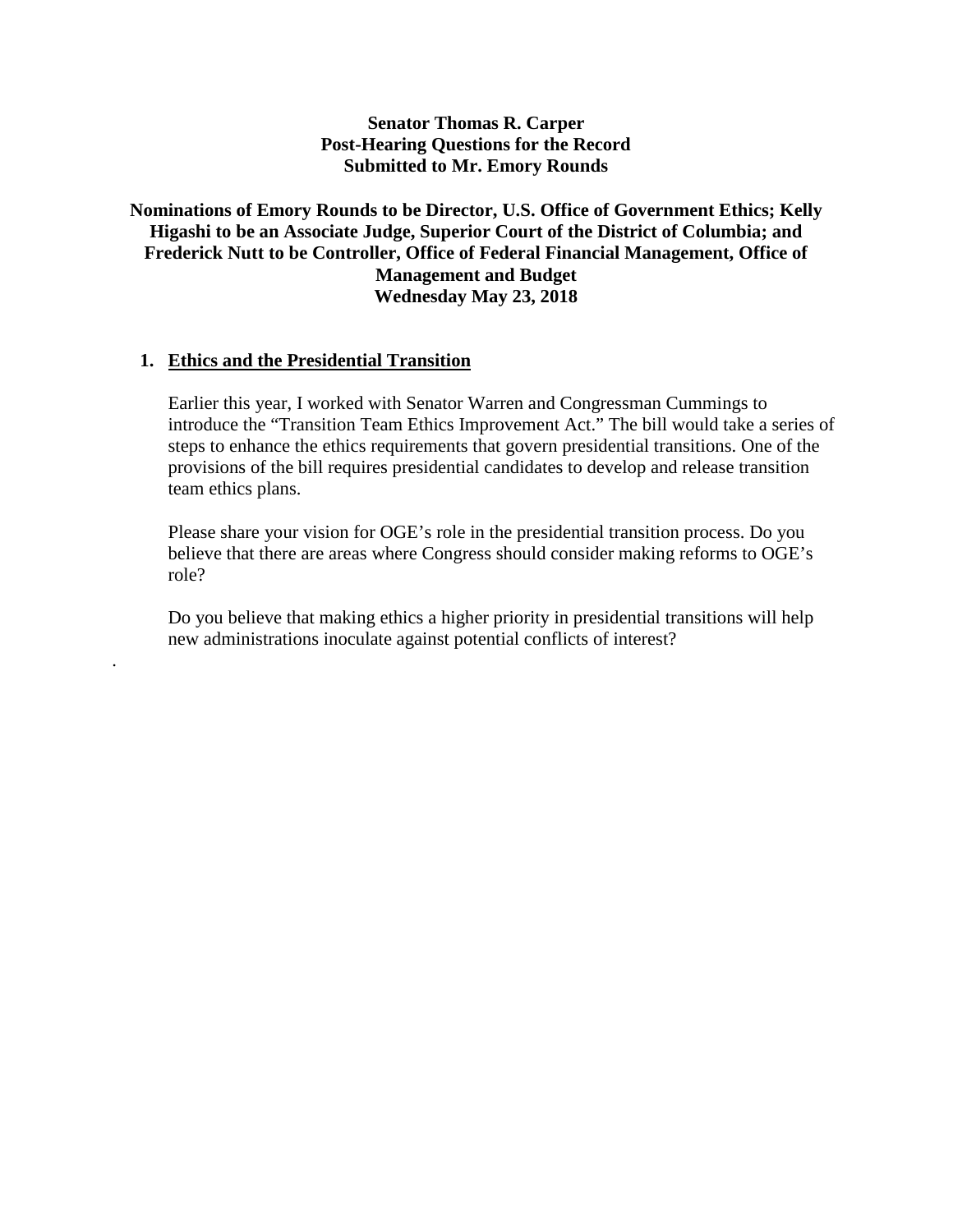# **Senator Heidi Heitkamp Post-Hearing Questions for the Record Submitted to Mr. Emory Rounds**

# **Nominations of Emory Rounds to be Director, U.S. Office of Government Ethics; Kelly Higashi to be an Associate Judge, Superior Court of the District of Columbia; and Frederick Nutt to be Controller, Office of Federal Financial Management, Office of Management and Budget Wednesday May 23, 2018**

- 1. In your testimony, you noted that a critical component of fostering and maintaining a strong ethics culture within the Executive Branch come through leadership lead by example. I couldn't agree more. You also indicated in your pre-hearing questionnaire that you would use every appropriate proactive procedural and transparency tool necessary to ensure officials are held accountable and comply with ethics rules and regulations.
	- **a. In your view, what are the negative ramifications that could occur if individuals in Executive Branch leadership positions do not comply with ethics regulations?**
	- **b. Could you briefly elaborate on the tools and authorities that you would consider using to encourage officials to comply with ethics rules and regulations?**
	- **c. If those tools and authorities are unsuccessful in getting an official to comply with ethics regulations, what steps would you consider taking?**
	- **d. Do you believe that the tools and authorities granted to the Office of Government Ethics are adequate to ensuring compliance?**
- 2. In your pre-hearing questionnaire, you indicated that you would have the courage to take the unpopular stand or make a difficult decision to ensure that the integrity of the Executive Branch remains intact.
	- **a. In a general sense, what sorts of stances or decisions could you perceive as being unpopular or difficult to make?**
- 3. In your pre-hearing questionnaire and during the staff interview, you noted that you would rely on the IGs' investigative and enforcement capabilities when issues arise regarding employees and possible ethics infractions**.** 
	- **a. Could you elaborate on how you plan to engage and collaborate with relevant IGs?**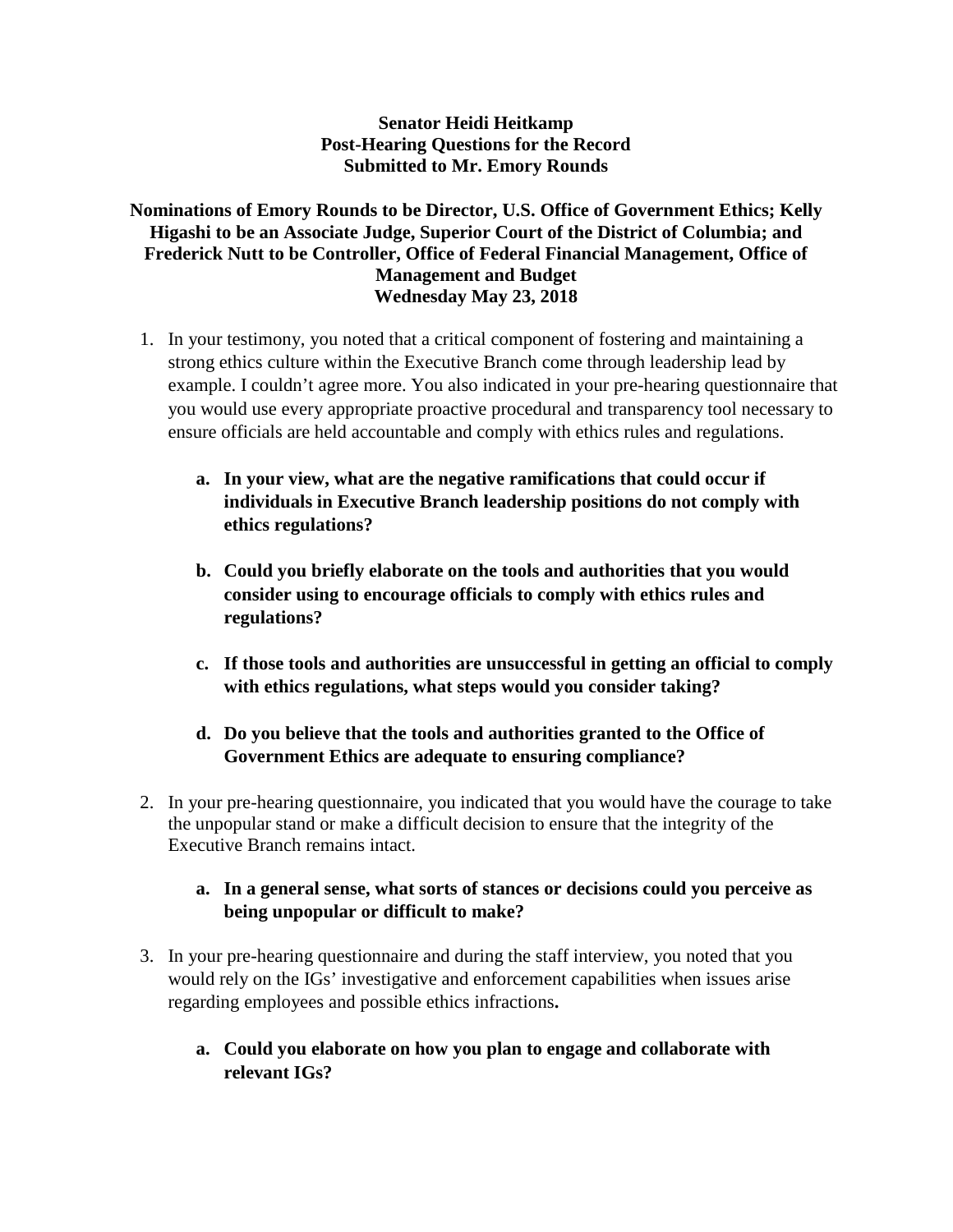**b. Do you see opportunities to improve the Office of Government Ethic's engagement and coordination with IGs? How so?**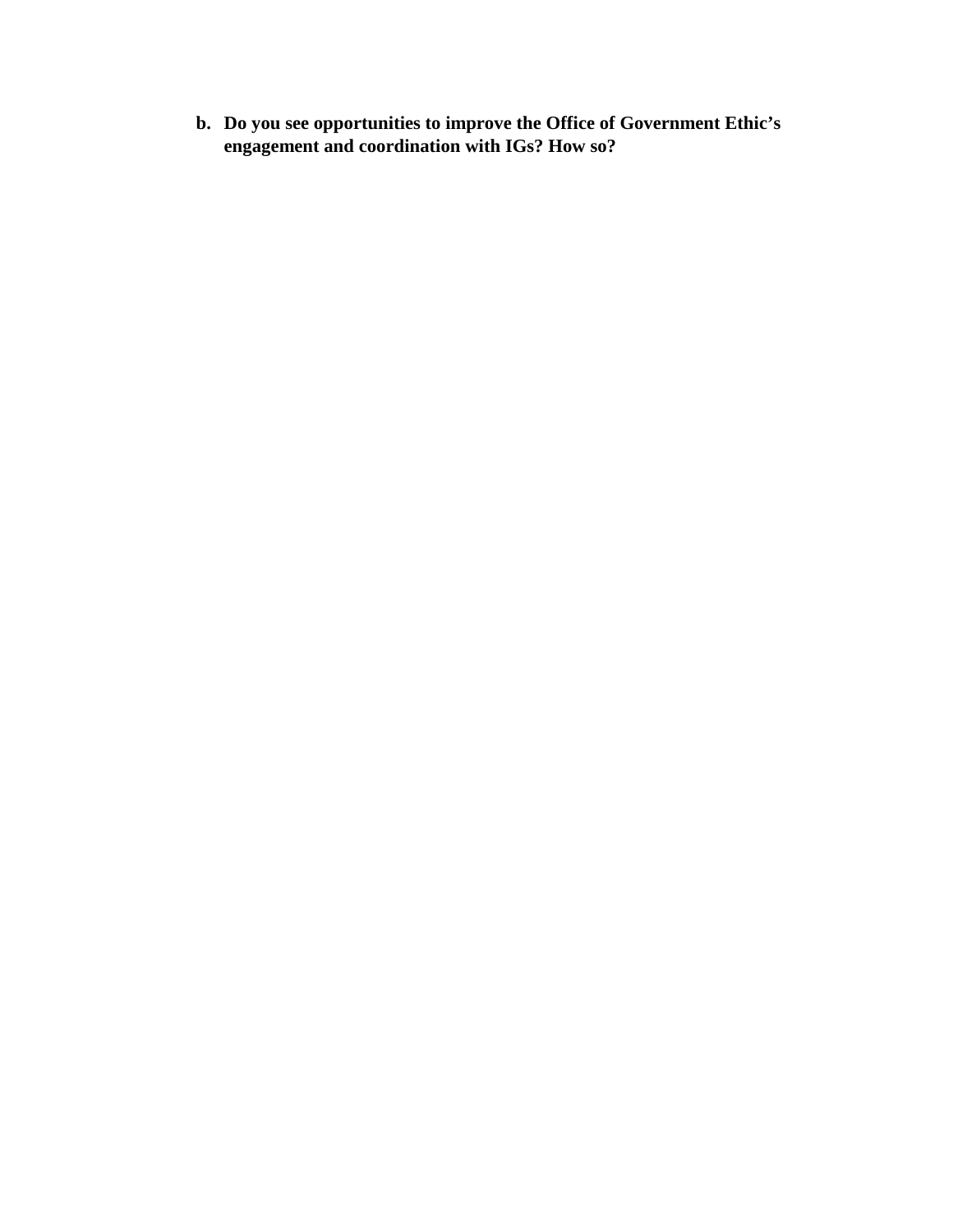# **Senator Claire McCaskill Post-Hearing Questions for the Record Submitted to Mr. Emory Rounds**

# **Nominations of Emory Rounds to be Director, U.S. Office of Government Ethics; Kelly Higashi to be an Associate Judge, Superior Court of the District of Columbia; and Frederick Nutt to be Controller, Office of Federal Financial Management, Office of Management and Budget Wednesday May 23, 2018**

# **QUESTIONS**

#### **COOPERATION WITH CONGRESS**

Q: If confirmed, will you ensure that you and your staff cooperate with oversight requests issued by the relevant ranking members?

#### **THE STATE OF THE FEDERAL ETHICS PROGRAM**

- Q: You have stated that a 25% budget increase is necessary for OGE to meet its increased workload. What does it mean for OGE's ongoing work and the federal ethics program if the agency does not get a significant budget increase?
- Q: If confirmed, how will you work with Designated Agency Ethics Officials (DAEO) and Alternate DAEOs to support OGE's work?
- Q: If confirmed, how will you work with Inspectors General to support OGE's work?

#### **IMPROVING FEDERAL ETHICS COMPLIANCE**

- Q: What, in your view, are steps that OGE can take to improve ethics compliance by executive branch employees?
- Q: What, in your view, are steps that agency heads can take to improve ethics compliance by executive branch employees?
- Q: What, in your view, are steps that the President can take to improve ethics compliance by executive branch employees?
- Q: What, in your view, are steps that Congress can take to improve ethics compliance by executive branch employees?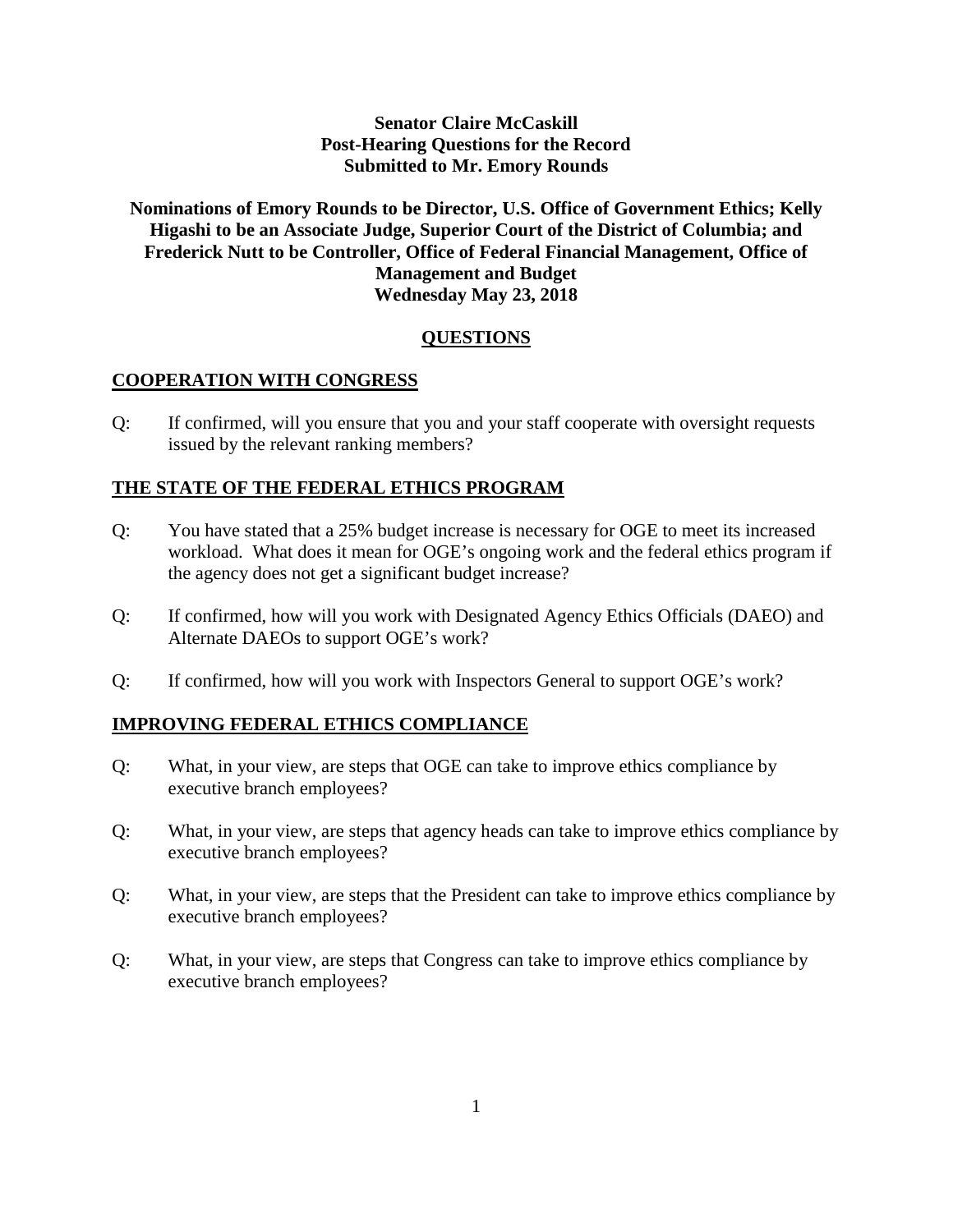# **Senator Gary C. Peters Post-Hearing Questions for the Record Submitted to Mr. Emory Rounds**

# **Nominations of Emory Rounds to be Director, U.S. Office of Government Ethics; Kelly Higashi to be an Associate Judge, Superior Court of the District of Columbia; and Frederick Nutt to be Controller, Office of Federal Financial Management, Office of Management and Budget Wednesday May 23, 2018**

- 1. The work of the U.S. Office of Government Ethics (OGE) has always been critical, and I share your concern that OGE needs additional resources and staffing. **If confirmed, how do you plan to advocate for an increase in OGE's resources? Have you communicated with anyone at the White House or at the Office of Management and Budget (OMB) about OGE's budget and staffing challenges? How would you proceed if you were dealing with a White House and OMB that were antagonistic to your efforts?**
- 2. In January 2017, President Trump issued Executive Order 13770 requiring all political appointees to sign an Ethics Pledge as a condition of their employment. The executive order appears to allow the President or the White House Counsel to issue waivers to the Ethics Pledge in secret. By all accounts, for months the White House appeared to resist efforts to disclose these secret waivers, and OMB Director Mulvaney even signed a letter questioning OGE's authority to collect them. The waivers were only made public after the concerted effort of the OGE Director and pressure from Congress. You have underscored the importance of transparency and public disclosure with respect to the executive branch ethics program. On September 21, 2017, OGE issued a Program Advisory requiring all executive agencies to provide copies to OGE of any waivers issued to covered employees at the time they are issued. **Will you commit that, if confirmed, you will maintain this policy and ensure that agencies are complying with the requirement to provide waivers to OGE? Will you further commit that, if confirmed, OGE will continue to publish the certification of ethics agreement compliance forms for Senate-confirmed appointees on the OGE website?**
- 3. You have expressed support for OGE's Open Government Plan and "to proactively disclose information to advance transparency, accountability, and openness." At this time, there are a number of ethics-related documents that are not currently collected or posted on the OGE website for public viewing. There are also occasions when this information is not memorialized in writing, including authorizations issued pursuant to 5 CFR § 2635.502 allowing employees to participate in certain matters where their impartiality may be questioned, as well as records from agencies allowing employees to accept outside gifts. **If confirmed, what efforts will you undertake to proactively**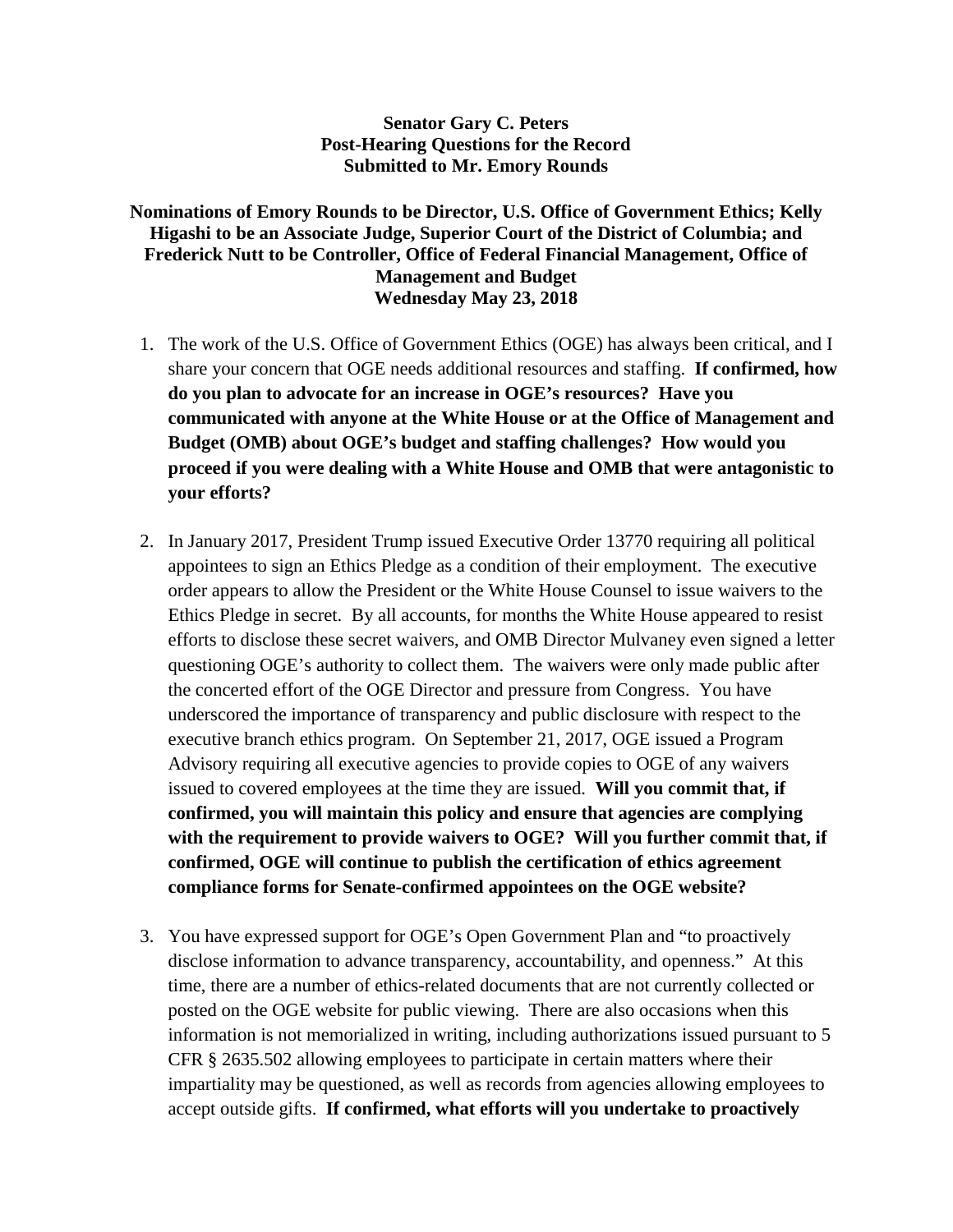# **collect and post previously unpublished information on the OGE website in the interest of transparency?**

- 4. Former OGE Director Shaub and Acting Director Apol have both, at times, taken strong and creative action in order to uphold the integrity of the executive branch ethics program and a culture of ethical compliance. For example, Acting Director Apol recently sent a public letter to the Designated Agency Ethics Official at the Environmental Protection Agency (EPA) raising concerns about EPA Administrator Pruitt's pattern of unethical behavior. **To what extent are you prepared to take new or creative actions, or make official statements in novel ways, in support of the ethics program when you identify behavior where it is appropriate to do so? To what extent do you believe that the OGE Director should be a public figure? Do you believe it is appropriate for the OGE Director to raise public awareness about unethical behavior in the executive branch, even unethical behavior by senior officials?**
- 5. You have stated repeatedly that a culture of ethics in government must start from the top down. At the same time, President Trump's network of business holdings, from which he has not divested, has created opportunities for conflicts of interest that may be outside the scope of the Ethics in Government Act (EIGA) as currently written. **Do you believe OGE has done what it can within the scope of its current authorities to address the President's conflicts of interest? Do you believe OGE has the tools it needs to meaningfully address the President's conflicts of interest? Will you commit to working with Congress to strengthen the EIGA and provide additional authorities to OGE as appropriate?**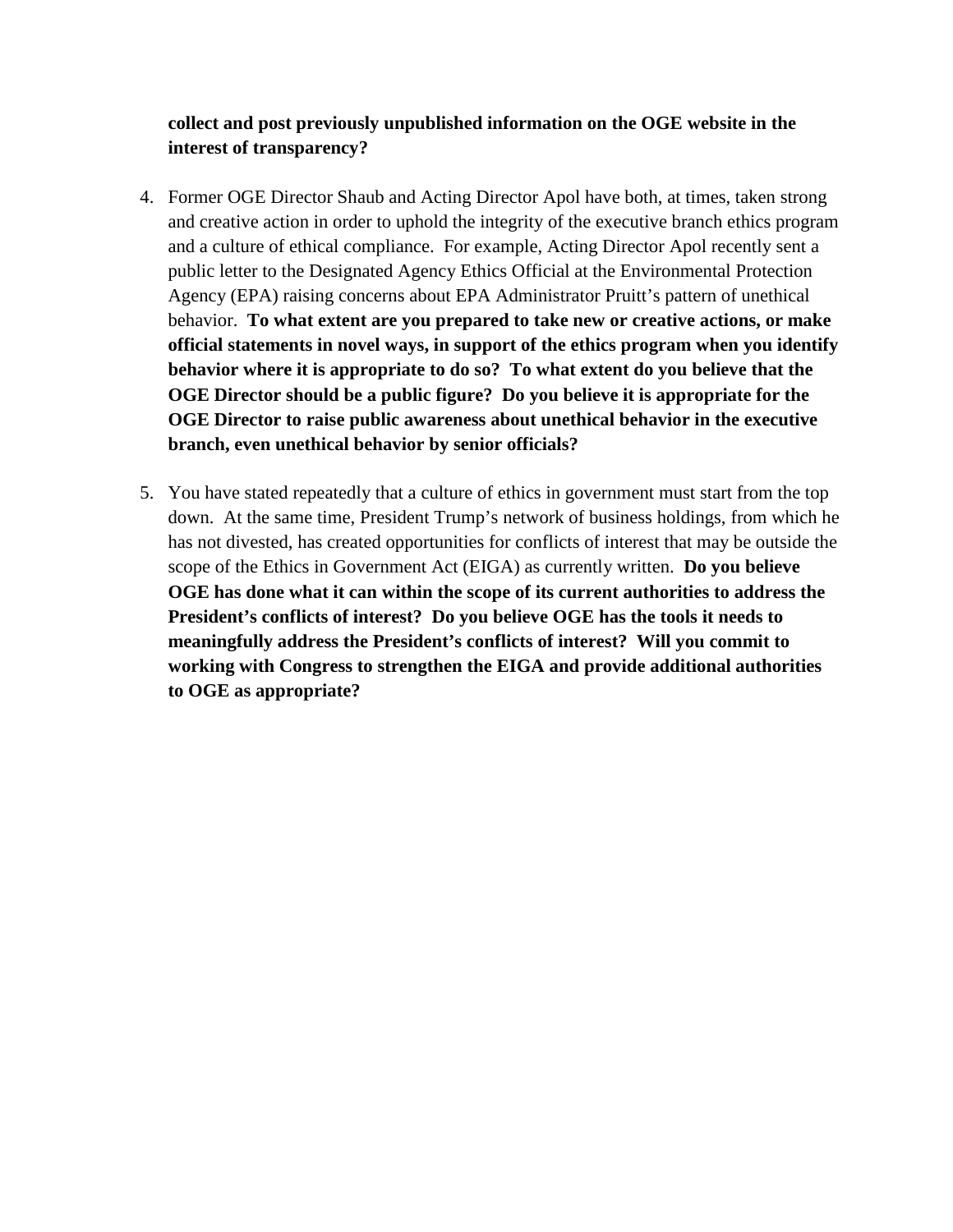#### **Senator Heidi Heitkamp Post-Hearing Questions for the Record Submitted to Mr. Emory Rounds**

**Nominations of Emory Rounds to be Director, U.S. Office of Government Ethics; Kelly Higashi to be an Associate Judge, Superior Court of the District of Columbia; and Frederick Nutt to be Controller, Office of Federal Financial Management, Office of Management and Budget Wednesday May 23, 2018**

1. **In your testimony, you noted that a critical component of fostering and maintaining a strong ethics culture within the Executive Branch come through leadership lead by example. I couldn't agree more. You also indicated in your pre-hearing questionnaire that you would use every appropriate proactive procedural and transparency tool necessary to ensure officials are held accountable and comply with ethics rules and regulations.**

#### **a. In your view, what are the negative ramifications that could occur if individuals in Executive Branch leadership positions do not comply with ethics regulations?**

In my view, strong Executive Branch senior leadership support of, and adherence to, the ethics laws and rules is critical to the accomplishment of each agency's mission and the overall work of government. It must be every senior leader's goal each day to encourage and foster a culture of government integrity, free of conflicts and dedicated to impartial decision-making. Experience teaches that decision-making that is free from ethical lapses best enables government leaders to deliver on their important promises, perform their public duties, and serve our country and its people without unnecessary distractions and inefficiencies. With impartial and ethical decision-making, government leaders can have confidence that the tough decisions they make as public servants warrant the public's full confidence.

# **b. Could you briefly elaborate on the tools and authorities that you would consider using to encourage officials to comply with ethics rules and regulations?**

If confirmed as OGE's Director, I would use to the fullest extent possible my authority under the Ethics in Government Act and other authorities to carry out OGE's full range of responsibilities, including promulgating and maintaining enforceable standards of ethical conduct; overseeing a financial disclosure system designed to detect and resolve conflicts of interest; issuing regulations and guidance to provide uniformity and clarity of requirements; reviewing agency ethics programs and senior leaders' ethics agreement certifications to ensure compliance with their ethical commitments; providing training and resources so that ethical violations can be avoided; conducting outreach to the general public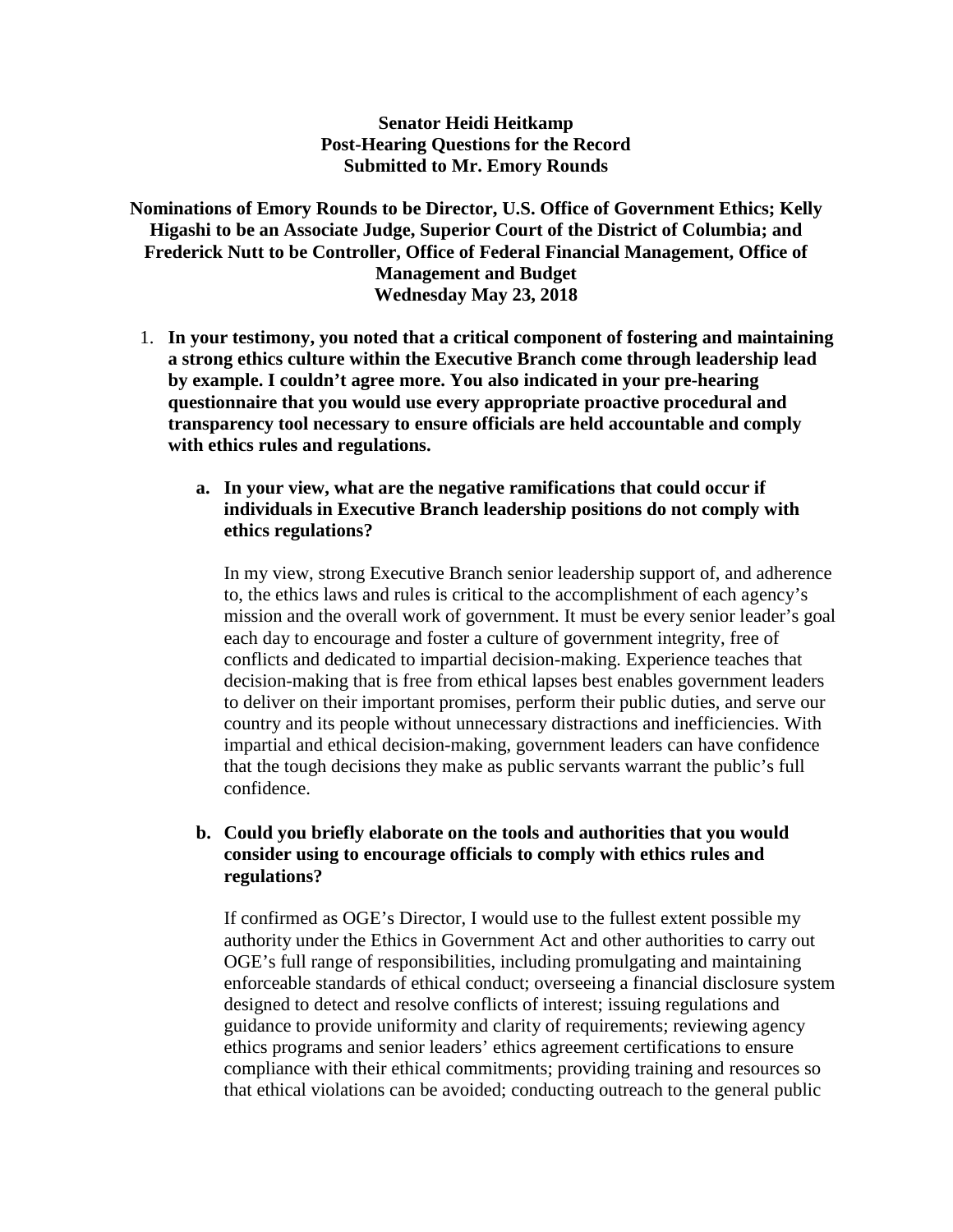and making key ethics documents available so that citizens can hold their government accountable. And, if those efforts fail and ethical lapses occur, as necessary, I would recommend corrective action on the part of an agency and/or an employee and require pertinent report(s) from an agency to ensure that appropriate action was taken.

With the enhanced resources that I would request, if confirmed, OGE could better undertake all of this important work. For example, if sufficiently resourced and staffed, OGE would be able to provide more training for senior leaders and ethics officials, and would offer more educational tools that ethics officials may use to train their agency employees. These efforts go to the heart of OGE's mission to prevent conflicts of interest and ensure impartiality in government decisionmaking. In addition, with enhanced resources, OGE may be able to increase accountability by increasing the frequency of its review of agency ethics programs from the current five-year cycle to a four-year cycle (or a three-year cycle, subject to resource limitations). Increasing OGE's resources for its transparency efforts would also contribute to improved ethics compliance to the extent that the public, media, NGO stakeholders, and employees can see, and thereby better understand, OGE's overall oversight initiatives.

#### **c. If those tools and authorities are unsuccessful in getting an official to comply with ethics regulations, what steps would you consider taking?**

If I am confirmed as OGE Director and face a lack of compliance with the ethics rules by an official, I would use transparency, recommendations of corrective action, referrals, and notification to the President, as necessary and appropriate given the specific circumstances, to gain compliance.

Although the OGE Director is prohibited by law from making a finding that a criminal law has been violated, if OGE became aware of information that suggested a violation, if confirmed as Director, I would notify the appropriate IG or the Justice Department. Regarding a matter involving an individual officer or employee, if confirmed as OGE's Director, I would aggressively carry out the Director's responsibilities under the Ethics in Government Act (set out in subsection (b)(9) of section 402, as enumerated in subsection (e)(2)(A) of section 402).

When circumstances warrant, I would recommend to the employee's agency head that the agency investigate a possible violation of the ethics laws and rules, and take any appropriate action. If the agency head fails to act on my recommendation to conduct an investigation, or if it is the agency head who is of concern, I would make the appropriate recommendation to, and seek action from, the President. If I order specific action to end a violation, and there is not compliance, then I would promptly notify the agency head or the President, as appropriate. Finally, I would also use transparency with regard to OGE's actions, as appropriate, to encourage compliance with the ethics laws and rules.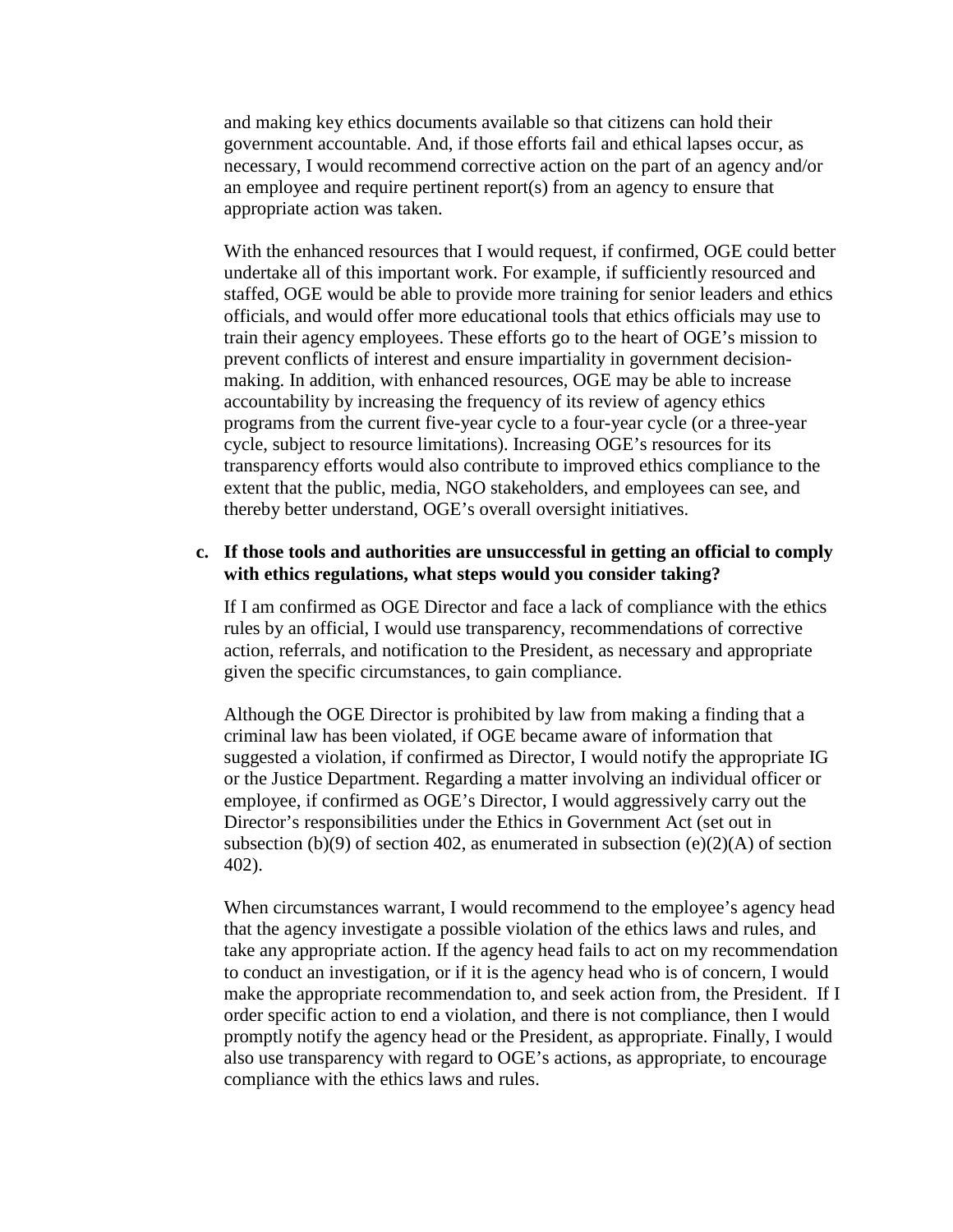#### **d. Do you believe that the tools and authorities granted to the Office of Government Ethics are adequate to ensuring compliance?**

I believe that OGE currently has the tools and authorities it needs to prevent and resolve conflicts of interest and impartiality concerns regarding Executive Branch officials and employees. If confirmed, I would study proposed reforms with OGE's senior leadership and provide technical assistance to Congress, as requested and as appropriate. I currently have no plans for OGE to propose specific substantive reforms to Congress regarding the Ethics in Government Act. I would support an initiative for all three of the government's branches to consider the branches' collective "lessons learned" over the past several years with the goal of strengthening each branch's ethics initiatives and authorities under the Ethics in Government Act.

- 2. **In your pre-hearing questionnaire, you indicated that you would have the courage to take the unpopular stand or make a difficult decision to ensure that the integrity of the Executive Branch remains intact.**
	- **a. In a general sense, what sorts of stances or decisions could you perceive as being unpopular or difficult to make?**

My experience teaches that the most unpopular and difficult decisions are generally those that affect an employee's ability – or inability – to retain or obtain a financial interest while undertaking his or her official duties. There are many times when an ethics advisor may consider an employee's question – such as whether a gift may be accepted, whether a financial instrument may be kept or purchased, whether an outside position may be retained or taken, whether an event may be attended personally or officially, and so on – and allow the employee to do so. There are many times, however, when an ethics advisor, the Designated Agency Ethics Official, or OGE's Director must consider the facts and circumstances of a given request or matter and deny the request. For example, in cases when, based on his or her job duties and reported financial interests, a President's prospective nominee may not retain an asset or position, but must divest or resign in consideration of the ethics laws and rules, we must say "No."

- 3. **In your pre-hearing questionnaire and during the staff interview, you noted that you would rely on the IGs' investigative and enforcement capabilities when issues arise regarding employees and possible ethics infractions.** 
	- **a. Could you elaborate on how you plan to engage and collaborate with relevant IGs?**

I fully support and would embrace OGE's excellent working relationships with the various Executive Branch Inspectors General (IGs).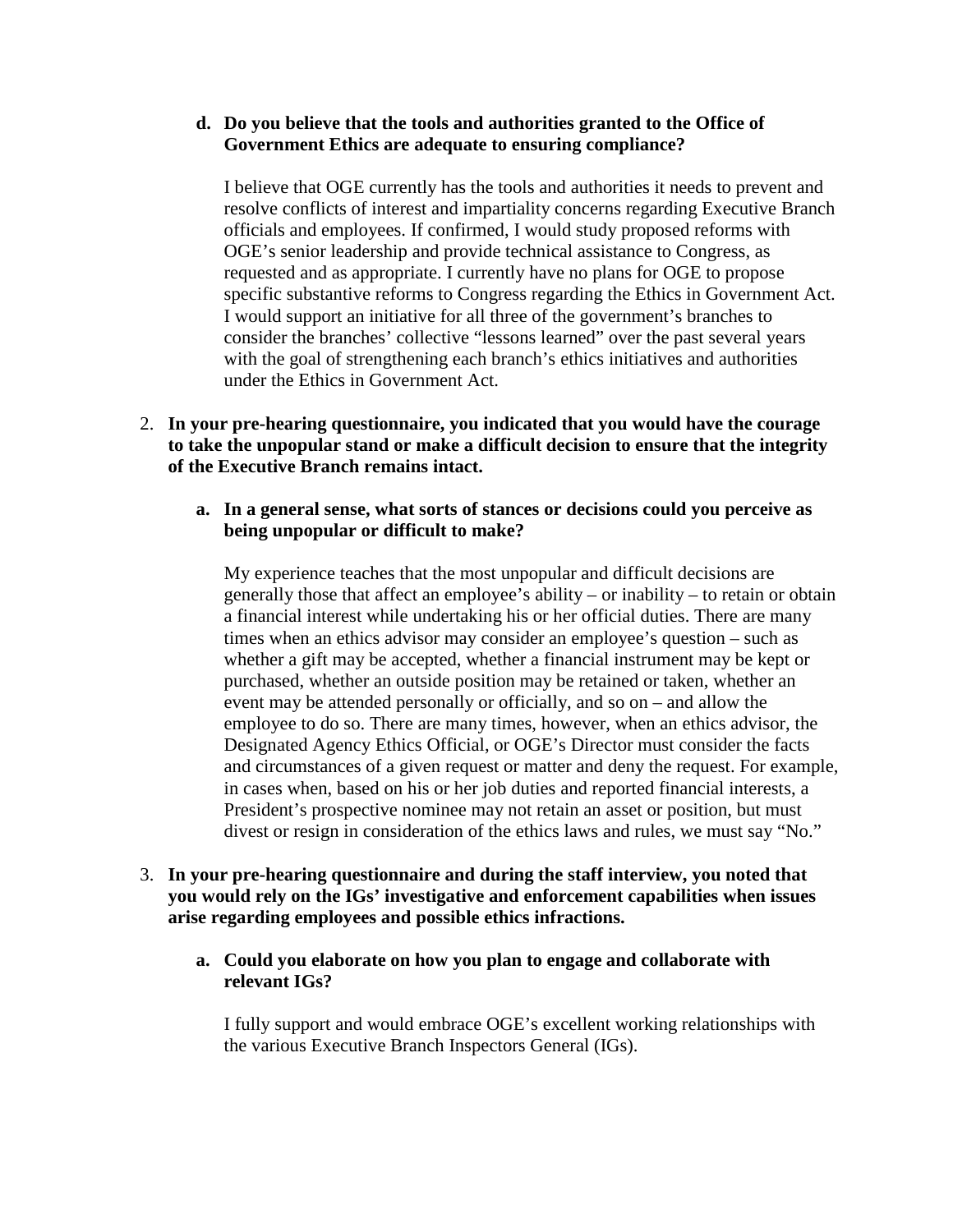I look forward, if confirmed, to membership as OGE's Director on the Council of the Inspectors General on Integrity and Efficiency and to meeting with IGs on such cases of mutual interest as from time-to-time arise, as well as continuing OGE's longstanding training of IG staffs. As part of my plan to meet with agency heads as soon as possible, if confirmed, I hope to incorporate a meeting with the agency IG to ensure and facilitate future communication.

#### **b. Do you see opportunities to improve the Office of Government Ethic's engagement and coordination with IGs? How so?**

If I am confirmed as OGE's Director, I would meet with OGE's senior leadership team to consider whether there are any further or additional opportunities to improve OGE's engagement and coordination with IGs. At this point, it seems that OGE and the IG community currently enjoy a strong working relationship. Certainly, as a member on the Council of the Inspectors General on Integrity and Efficiency, if confirmed, I would promote OGE's readiness to assist the IG community, to the extent resources permit. I believe that it is vital that the ethics and IG communities work together to ensure the integrity of the Executive Branch's personnel and programs.

OGE's symbiotic relationship with the IG community began at inception, by way of the Ethics in Government Act (EIGA). Both the EIGA and Inspector General Act came out of the same committee at about the same time in the post-Watergate era. IGs are tasked – among other duties – to address fraud, waste, and abuse within the Executive Branch, and OGE's mission to prevent conflicts of interest dovetails with the IGs' missions. OGE, in its preventive role, and I, if I am confirmed as OGE's Director, would continue to rely on the IGs' investigative and enforcement capabilities when issues arise regarding employees and possible ethics infractions. If I am confirmed, OGE would continue to work with IGs who seek guidance regarding the various ethics laws and rules, especially as might affect an ongoing investigation.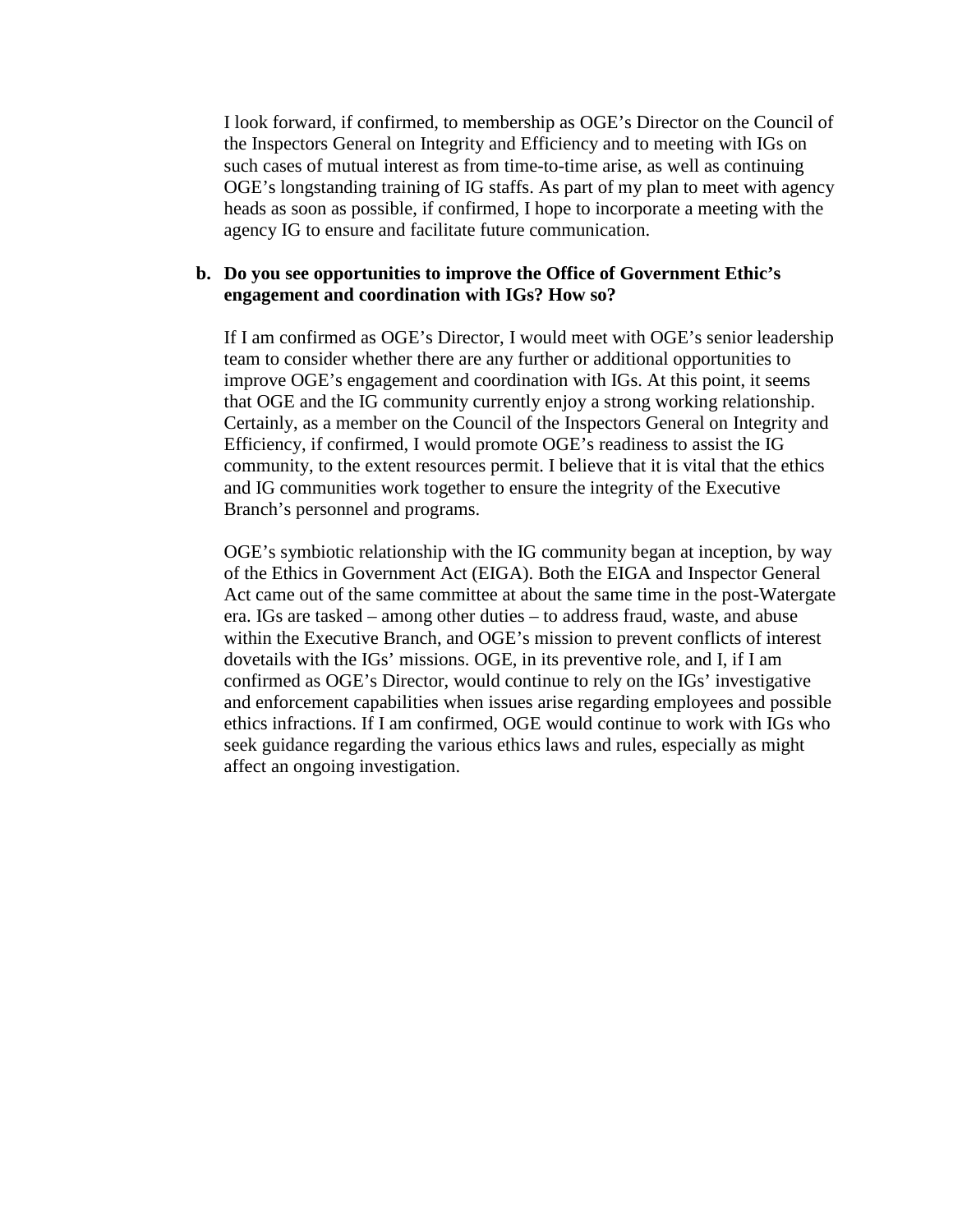# **Senator Claire McCaskill Post-Hearing Questions for the Record Submitted to Mr. Emory Rounds**

# **Nominations of Emory Rounds to be Director, U.S. Office of Government Ethics; Kelly Higashi to be an Associate Judge, Superior Court of the District of Columbia; and Frederick Nutt to be Controller, Office of Federal Financial Management, Office of Management and Budget Wednesday May 23, 2018**

# **QUESTIONS**

#### **COOPERATION WITH CONGRESS**

#### **Q: If confirmed, will you ensure that you and your staff cooperate with oversight requests issued by the relevant ranking members?**

Yes. OGE has so complied through its existence as an agency within the Executive Branch, and I agree to continue this practice.

#### **THE STATE OF THE FEDERAL ETHICS PROGRAM**

# **Q: You have stated that a 25% budget increase is necessary for OGE to meet its increased workload. What does it mean for OGE's ongoing work and the federal ethics program if the agency does not get a significant budget increase?**

If I am confirmed as Director, I would ensure that OGE's core mission to prevent conflicts of interest in the Executive Branch remains the agency's top priority, budgetary constraints notwithstanding. Over the years OGE has done more with less, but currently, resources are stretched very thin. Financial disclosure reports are increasingly more complicated and need more attention and time-consuming review. Agency program reviews should be undertaken more often. The legal issues for agency attorneys are becoming more difficult and require more intense research. Requests for information from outside sources have increased exponentially, and more questions are posed as the program's visibility increases. Important Congressional inquiries must be answered, but further redirect resources.

If OGE is not provided a budget increase, the following initiatives would not be possible, although if I am confirmed as OGE's Director, I would advocate strongly both to provide adequate resources for current initiatives and to institute improvements vital to long-term success. For example, if confirmed, I would seek to increase the frequency of OGE's program reviews of agencies and departments by increasing staff and resources for the compliance team. If confirmed, I would seek to enhance OGE's outreach to its constituent agencies by increasing the number of desk officers and by establishing "tiger teams" that could quickly be assigned to an agency program that requires additional assistance. If confirmed, I would seek to ensure that OGE's financial disclosure e-filing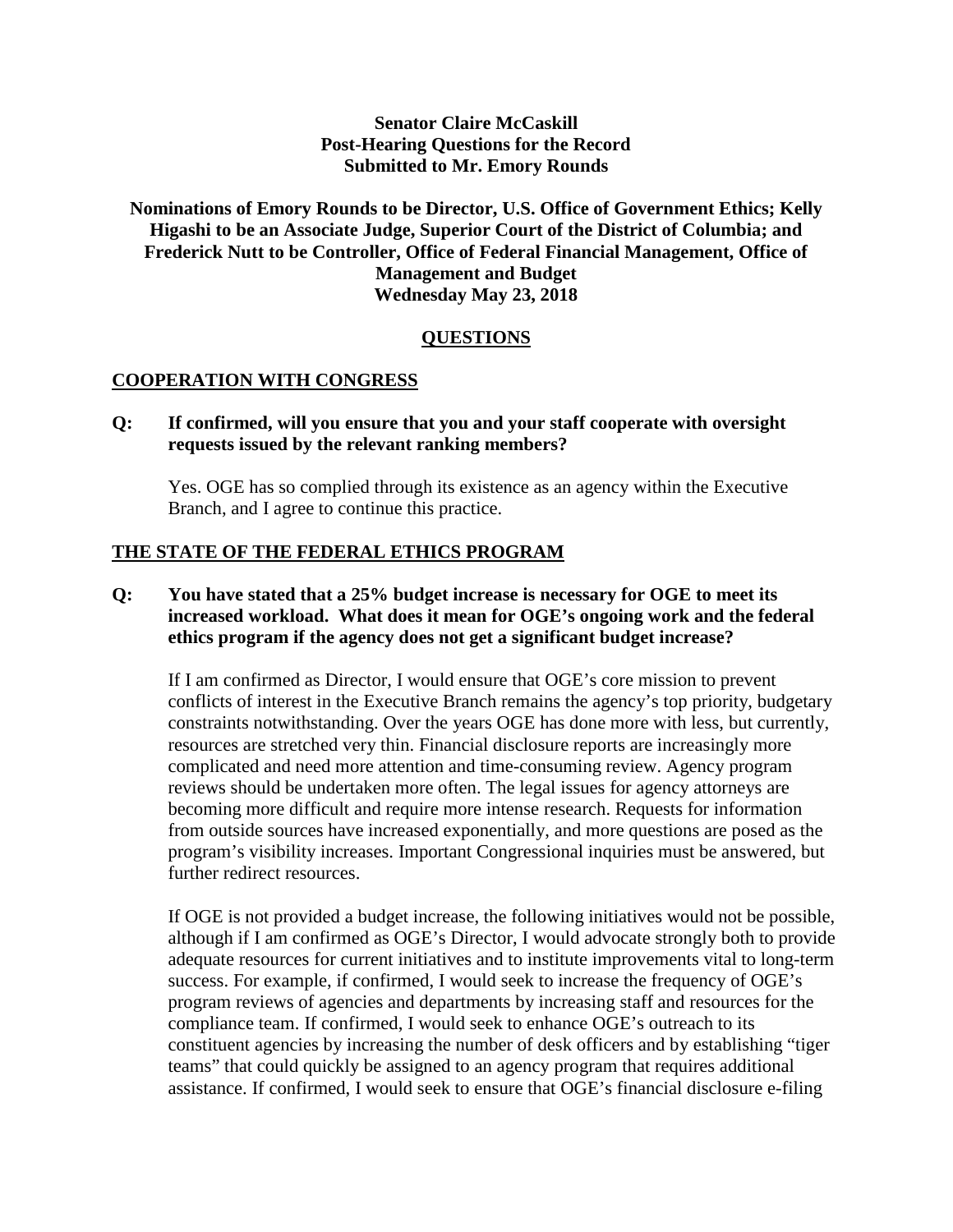system – *Integrity* – remains technically viable in the face of its popularity and growth as well as technical advances, and that this program is fully available to its Executive Branch agencies. If confirmed, I would seek to enhance OGE's public affairs and transparency initiatives through additional staffing and tools.

OGE's staff is dedicated to completing its mission, whatever it takes to do so – but OGE's leadership must challenge budgets that do not keep pace with the ever-increasing demands on OGE.

# **Q: If confirmed, how will you work with Designated Agency Ethics Officials (DAEO) and Alternate DAEOs to support OGE's work?**

OGE's Director has leadership and oversight responsibilities over the DAEOs as well as their agencies' ethics programs. If confirmed as OGE's Director, I would continue that oversight and leadership role, but in partnership – as the "senior partner" – with the DAEOs as we work together as a team to better prevent conflicts of interest in the Executive Branch.

I believe that DAEOs are critical members of the Executive Branch's ethics team. Each DAEO is the senior agency leader responsible for his or her agency's ethics initiatives in execution of the Executive Branch's ethics mission. The Executive Branch-wide ethics program is purposefully designed to be de-centralized, and relies on the DAEO – and his or her agency subordinate ethics advisors – to execute an agency's day-to-day ethics program.

To this end, I would fully support DAEOs as they seek to better perform their duties and responsibilities, and would ensure that there is at all times an "open door" to OGE and such OGE assistance and resources as may be needed, as we work together as a team to prevent conflicts of interest. If confirmed as OGE's Director, I would take the overall lead in the promulgation of branch-wide ethics rules, policies, and procedures. This would ensure consistency as to the applicability and application of the standards of conduct to all Executive Branch employees. OGE's compliance team would regularly conduct program reviews of agency ethics programs to ensure DAEOs are leading compliant programs. OGE would continue to hold agency heads accountable if their ethics programs are not meeting OGE's programmatic requirements, are not providing necessary agency training, or are not using the many available ethics tools – such as OGE's e-filing system, *Integrity*.

As OGE's Director I would expect that the day-to-day execution of the Executive Branch's rules, policies, and procedures remain the primary responsibility of each DAEO. DAEOs are given a large measure of independence and discretion within the Executive Branch's ethics program, subject to OGE's leadership in its oversight mandate. OGE would be available to offer its advice and counsel to a DAEO when the need arises, as it has done over its existence. OGE would continue, if I am its Director, to listen carefully to such concerns and recommendations a DAEO and/or the DAEO community may have regarding the Executive Branch's ethics initiatives. This would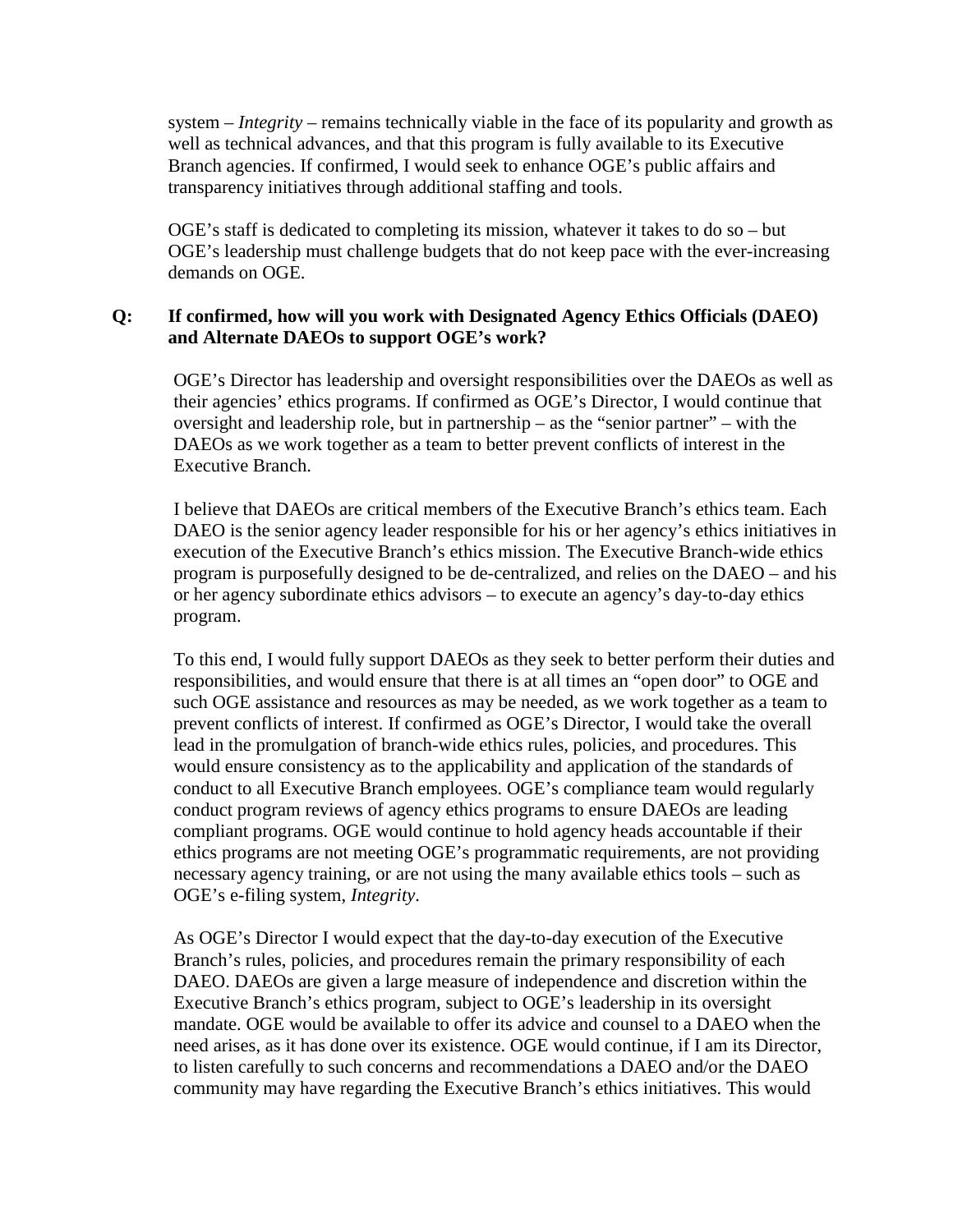ensure that the ethics program is operating at peak efficiencies, to better guard against conflicts of interest. As Director I would recognize that each agency's mission and government business practices – within the basic paradigm of governing – can be different as compared to another agency, and sometimes even within a department or agency.

# **Q: If confirmed, how will you work with Inspectors General to support OGE's work?**

I fully support and would, if confirmed, embrace OGE's excellent working relationships with the various Executive Branch Inspectors General (IGs). I look forward, if confirmed, to membership as OGE's Director on the Council of the Inspectors General on Integrity and Efficiency. I would also look forward to meeting with IGs on such cases of mutual interest as from time-to-time arise, and to continuing OGE's longstanding training of IG staffs.

I see it as no coincidence that OGE's symbiotic relationship with the Inspector General community began at inception, by way of the Ethics in Government Act (EIGA). Both the EIGA and Inspector General Act came out of the same committee at about the same time in the post-Watergate era. IGs are tasked – among other duties – to address fraud, waste, and abuse within the Executive Branch, and OGE's mission to prevent conflicts of interest dovetails with the IGs' missions. OGE, in its preventive role, and I, if I am confirmed as OGE's Director, would rely on the IGs' investigative and enforcement capabilities, when issues arise regarding employees and possible ethics infractions. OGE would continue to work with IGs who seek guidance regarding the various ethics laws and rules, especially as might affect an ongoing investigation.

# **IMPROVING FEDERAL ETHICS COMPLIANCE**

# **Q: What, in your view, are steps that OGE can take to improve ethics compliance by executive branch employees?**

If I am confirmed as Director, one of my first priorities would be to challenge OGE's senior leadership to propose any steps that OGE should undertake to even further enhance ethics compliance by Executive Branch employees, within existing resources.

In my view, it is a well-informed workforce that will best serve to improve the ethics culture of, and compliance by, Executive Branch employees. With the enhanced resources that I plan to request if confirmed, OGE will be able to provide more training for senior leaders and ethics officials, as well as provide more educational tools ethics officials may use to train their agency employees.

Also, as part of these education efforts, I plan to meet with agency heads and DAEOs to discuss my belief that the agency head must provide strong "top-down" leadership in support of the various ethics initiatives within his or her agency. I would re-iterate that the agency head must personally comply with the ethics laws and standards of conduct. I would reemphasize that the agency head must also demand high ethical standards of the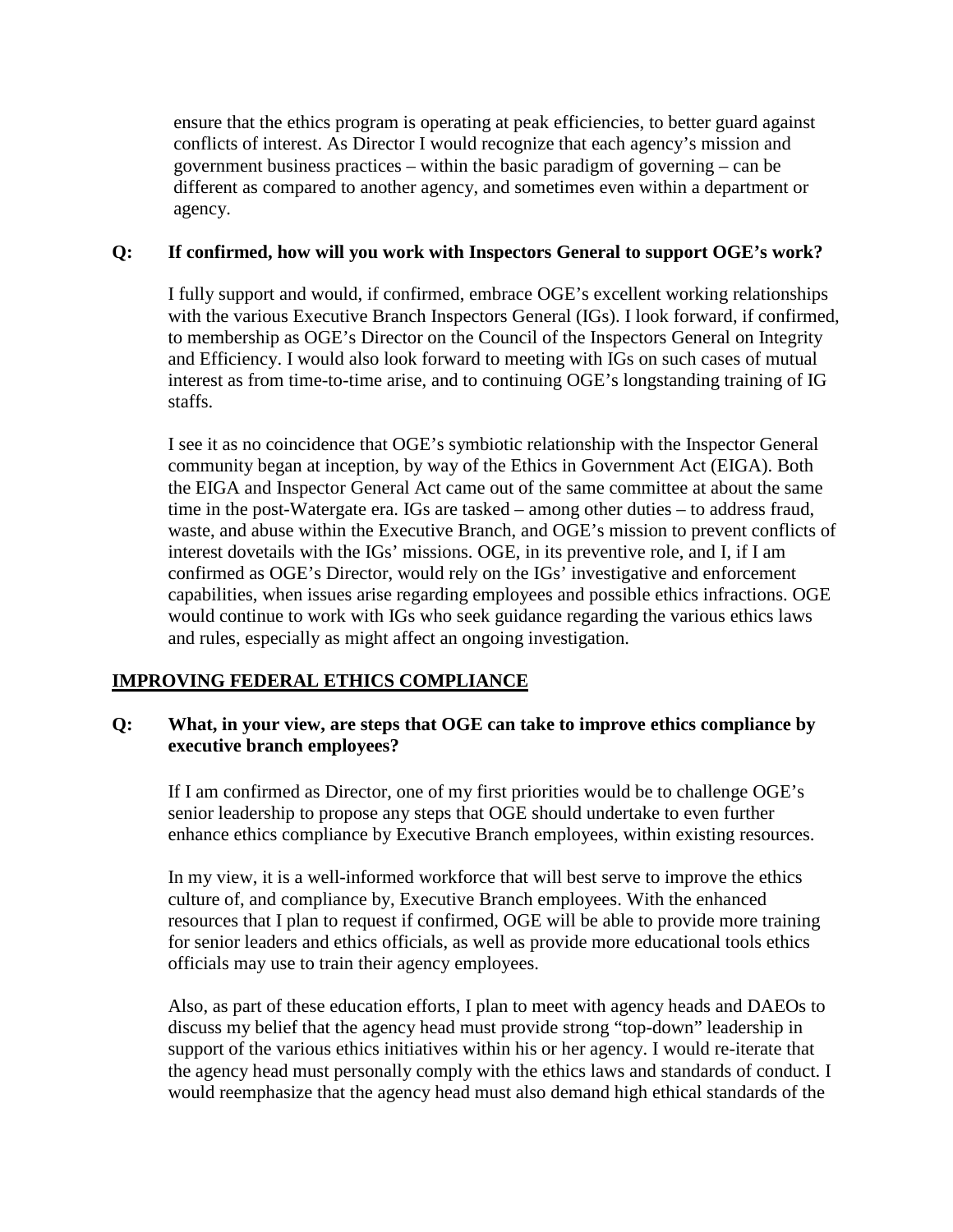agency's senior leadership and foster an ethical culture throughout the agency. I would encourage that the agency's ethics program be provided the resource support it needs, as a strong signal that the "tone from the top" supports the agency's ethics program and initiatives.

In my view, in addition to education, both the review of agency ethics programs (to strengthen the programs and hold agencies accountable for the ethics services they are providing to their employees) and transparency initiatives are effective ways to improve compliance. If confirmed as Director, I plan to request enhanced resources for both of these areas. With additional resources, OGE could increase its program review schedule from the current five-year cycle to a four-year cycle (or a three-year cycle, subject to resource limitations). OGE's continued transparency efforts also contribute to improved ethics compliance to the extent that the public, media, NGO stakeholders and employees can see, and thereby better understand, OGE's overall oversight initiatives.

Under my leadership, if confirmed, OGE also would continue its commitments to agency ethics officials through training, advice, and counseling initiatives and would provide assistance to IGs and other executive branch entities. OGE senior leadership would continue to meet with DAEOs and IGs, one-on-one and in group sessions, to listen to their concerns and work to resolve any systemic weaknesses in the ethics program. I would task OGE's staff to take yet another look at OGE's website, to determine if there are ways to improve OGE's outreach initiatives and better educate employees as to the standards of conduct rules.

# **Q: What, in your view, are steps that agency heads can take to improve ethics compliance by executive branch employees?**

An agency head is the leader of the overall ethics program in the agency. He or she should fully embrace and support his or her agency's ethics program, by way of compliance with the ethics laws and rules, by fostering an ethical culture, by setting high standards that other officers and employees must meet (and exceed), and by supporting the agency's ethics program with sufficient resources and visibility. The ethics office should be neither literally nor figuratively in some back corridor, but must have a "seat at the table" in every way.

# **Q: What, in your view, are steps that the President can take to improve ethics compliance by executive branch employees?**

Similarly, in my view, a President is a critical part of the overall Executive Branch ethics program and "top-down" ethics culture. Presidential leadership of the ethics program involves complying with all applicable ethics laws and rules, fostering a strong ethical culture for the Executive Branch, setting high standards that other Executive Branch officers and employees must meet (and exceed), holding senior leaders accountable for ethical conduct, and supporting Executive Branch ethics programs with sufficient resources and visibility. A President's significant leadership interest in, and his or her strong support of, the various ethics initiatives within the Executive Branch will serve to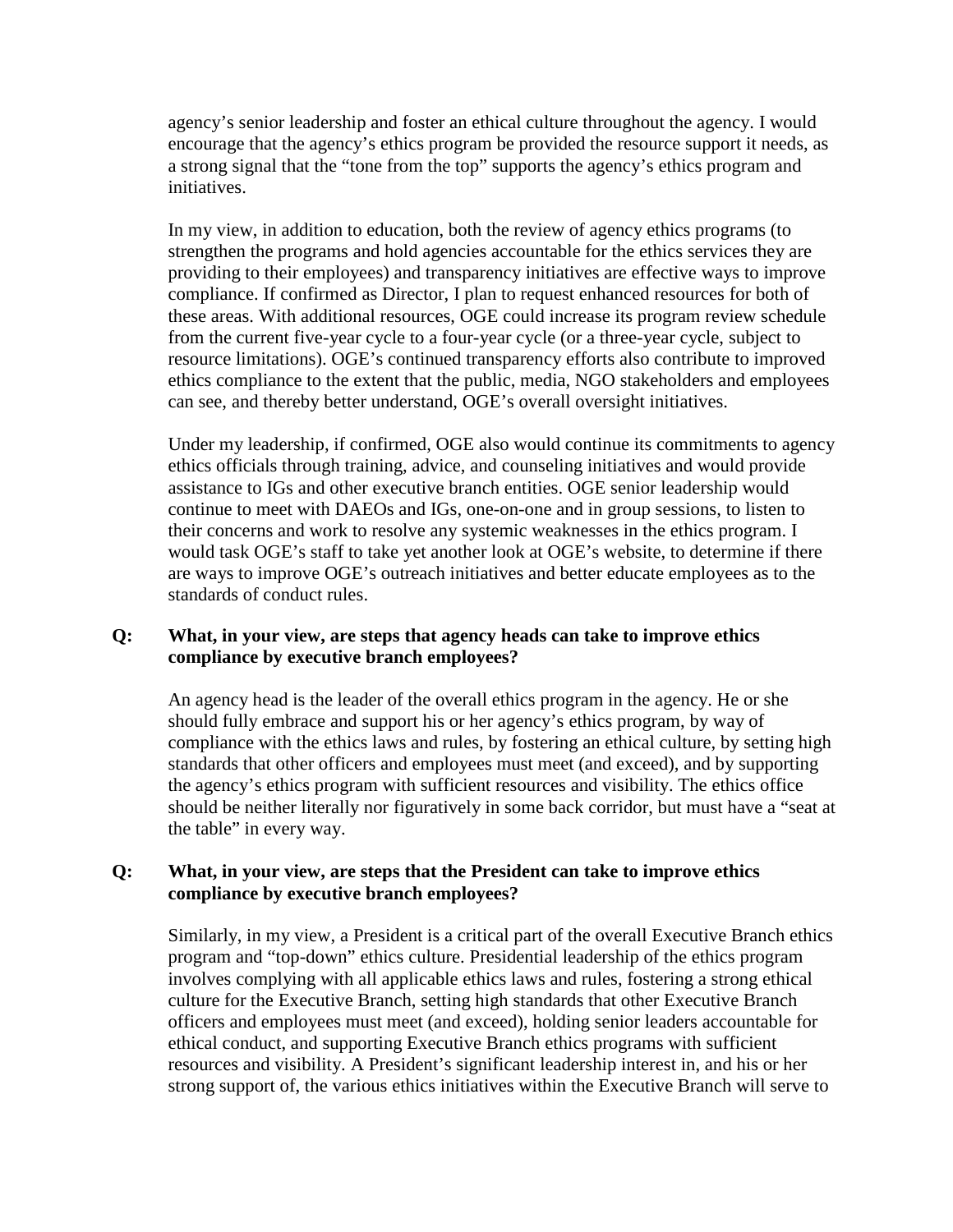ensure that no Executive Branch ethics office is either literally or figuratively in some bureaucratic back corridor, but instead has a "seat at the table" in every way.

# **Q: What, in your view, are steps that Congress can take to improve ethics compliance by executive branch employees?**

Congress should reauthorize OGE. Congress should also provide OGE and agency ethics programs with sufficient ongoing appropriations to support and enhance their important work of ensuring the integrity of, and impartiality in, government decision-making.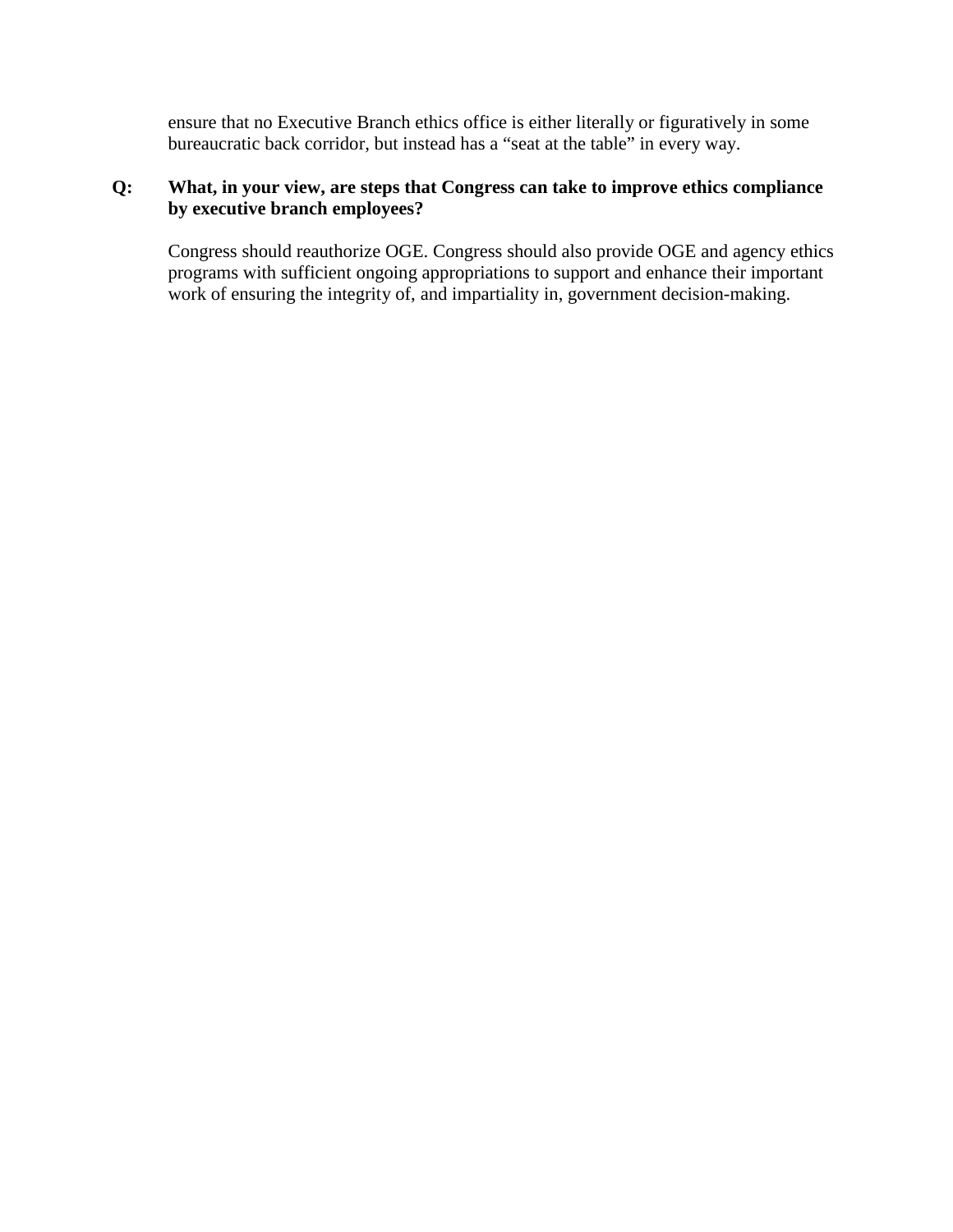#### **Senator Thomas R. Carper Post-Hearing Questions for the Record Submitted to Mr. Emory Rounds**

# **Nominations of Emory Rounds to be Director, U.S. Office of Government Ethics; Kelly Higashi to be an Associate Judge, Superior Court of the District of Columbia; and Frederick Nutt to be Controller, Office of Federal Financial Management, Office of Management and Budget Wednesday May 23, 2018**

#### **1. Ethics and the Presidential Transition**

**Earlier this year, I worked with Senator Warren and Congressman Cummings to introduce the "Transition Team Ethics Improvement Act." The bill would take a series of steps to enhance the ethics requirements that govern presidential transitions. One of the provisions of the bill requires presidential candidates to develop and release transition team ethics plans.**

#### **Please share your vision for OGE's role in the presidential transition process. Do you believe that there are areas where Congress should consider making reforms to OGE's role?**

If I am confirmed as Director, I would be fully committed to OGE's strategic goal relating to its preparations for future Presidential elections and transitions. As provided in its Strategic Plan for 2018-22, OGE would be an active participant in federal transition planning efforts, collaborate with other transition stakeholders, update necessary resources (to include its e-filing financial disclosure system), publish advisories on relevant topics, and provide training to federal ethics officials and other transition stakeholders on transition-related topics. OGE would also coordinate with Presidential candidate transition officials regarding financial disclosure reporting and potential conflict issues.

One of my early goals, if confirmed as Director, would be to task OGE's senior leadership and transition stakeholders with reviewing OGE's transition efforts in light of the most recent transition. I would seek recommendations as to what more OGE could do to ensure an even more efficient and smoother Presidential transition. These recommendations would serve to inform any recommendations OGE may have in the future.

#### **Do you believe that making ethics a higher priority in presidential transitions will help new administrations inoculate against potential conflicts of interest?**

Yes.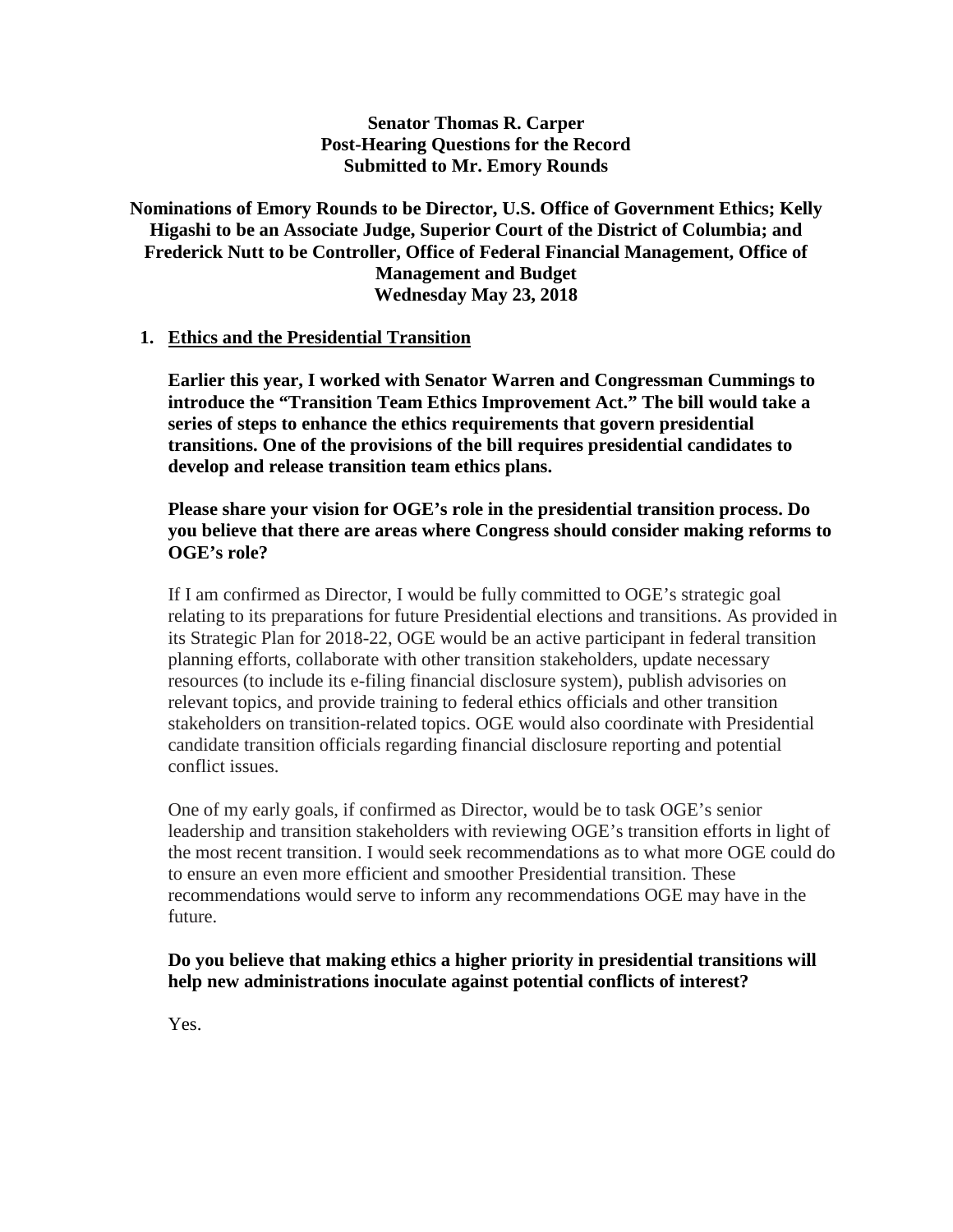# **Senator Gary C. Peters Post-Hearing Questions for the Record Submitted to Mr. Emory Rounds**

# **Nominations of Emory Rounds to be Director, U.S. Office of Government Ethics; Kelly Higashi to be an Associate Judge, Superior Court of the District of Columbia; and Frederick Nutt to be Controller, Office of Federal Financial Management, Office of Management and Budget Wednesday May 23, 2018**

**1.** The work of the U.S. Office of Government Ethics (OGE) has always been critical, and I share your concern that OGE needs additional resources and staffing. **If confirmed, how do you plan to advocate for an increase in OGE's resources? Have you communicated with anyone at the White House or at the Office of Management and Budget (OMB) about OGE's budget and staffing challenges? How would you proceed if you were dealing with a White House and OMB that were antagonistic to your efforts?**

If confirmed as OGE's Director, I plan to personally advocate OGE's need for increased resources directly to the appropriate White House and OMB officials. In my current role and as a nominee, I have not communicated with anyone at the White House or at OMB about OGE's budget and staffing challenges. If met with reluctance, I would persevere using the appeal process and personal advocacy to continue to insist on funding that fully supports OGE's stewardship of the Executive Branch's ethics program.

**2.** In January 2017, President Trump issued Executive Order 13770 requiring all political appointees to sign an Ethics Pledge as a condition of their employment. The executive order appears to allow the President or the White House Counsel to issue waivers to the Ethics Pledge in secret. By all accounts, for months the White House appeared to resist efforts to disclose these secret waivers, and OMB Director Mulvaney even signed a letter questioning OGE's authority to collect them. The waivers were only made public after the concerted effort of the OGE Director and pressure from Congress. You have underscored the importance of transparency and public disclosure with respect to the executive branch ethics program. On September 21, 2017, OGE issued a Program Advisory requiring all executive agencies to provide copies to OGE of any waivers issued to covered employees at the time they are issued. **Will you commit that, if confirmed, you will maintain this policy and ensure that agencies are complying with the requirement to provide waivers to OGE? Will you further commit that, if confirmed, OGE will continue to publish the certification of ethics agreement compliance forms for Senate-confirmed appointees on the OGE website?**

Yes, to both questions. If confirmed as OGE's Director, I would exercise OGE's plenary authority under the Ethics in Government Act to collect such information and records as are necessary to perform OGE's oversight authority, including waivers. I would also continue OGE's current practice of posting certification of ethics agreement compliance forms for Senate-confirmed appointees on OGE's website.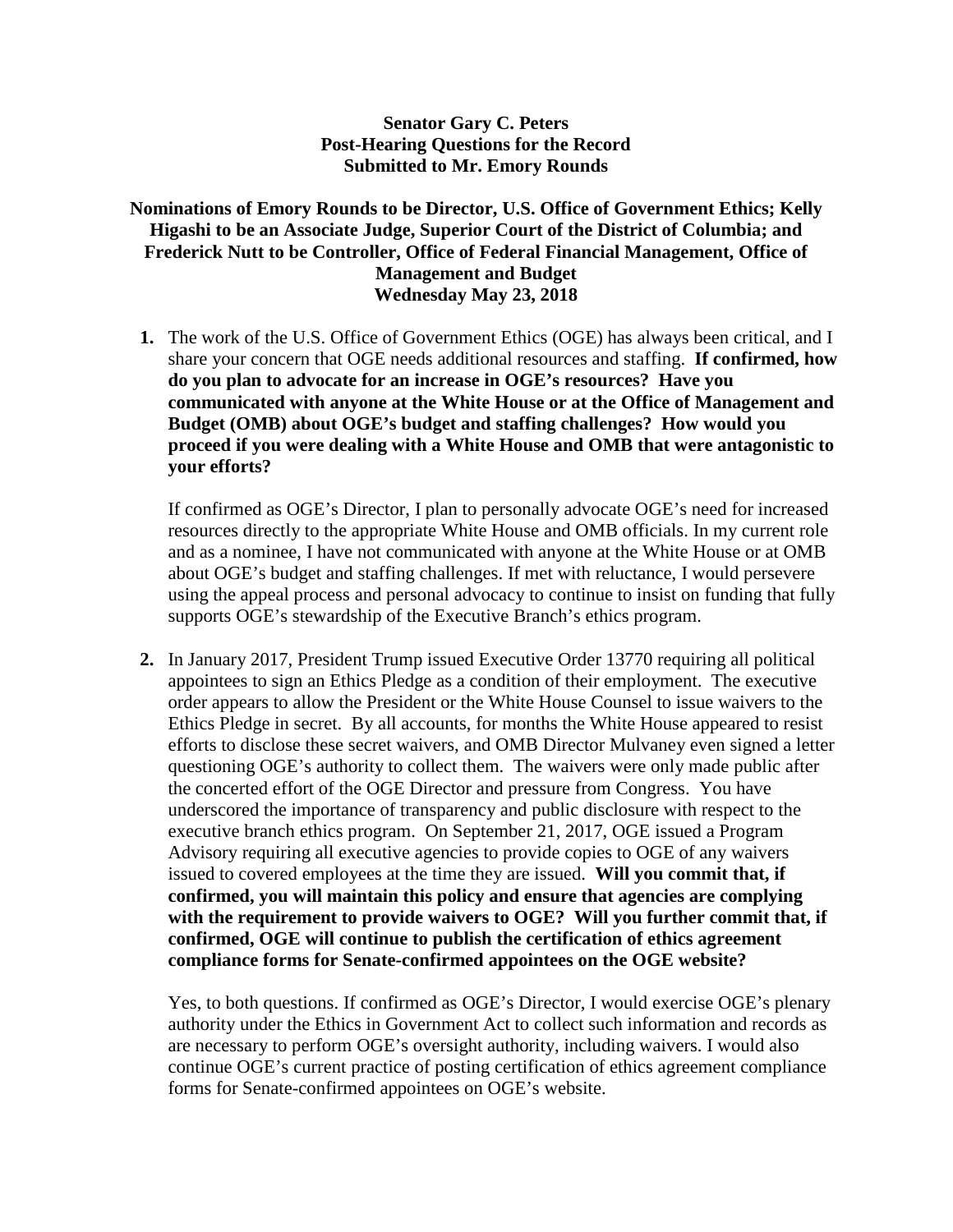**3.** You have expressed support for OGE's Open Government Plan and "to proactively disclose information to advance transparency, accountability, and openness." At this time, there are a number of ethics-related documents that are not currently collected or posted on the OGE website for public viewing. There are also occasions when this information is not memorialized in writing, including authorizations issued pursuant to 5 CFR § 2635.502 allowing employees to participate in certain matters where their impartiality may be questioned, as well as records from agencies allowing employees to accept outside gifts. **If confirmed, what efforts will you undertake to proactively collect and post previously unpublished information on the OGE website in the interest of transparency?** 

OGE must be, and would continue to be, at the "cutting-edge" of good government initiatives. I fully support OGE's strategic goal of engaging the public in overseeing government integrity by informing the public about OGE and the Executive Branch ethics program and making ethics information publicly available. Toward those efforts, I would continue to seek additional ways for OGE to be proactively transparent, if I am confirmed. To this end, I would commit as an early priority, if I am confirmed, to a continuing review and evaluation of such other data sets that may be amenable to posting. I also fully support OGE's efforts to better refine its communication efforts to assist the public in knowing what documents are available, where they can access them, and how the documents help them play their part in overseeing government integrity. If confirmed as OGE's Director, I would work with OGE's senior leadership to review OGE's current public engagement initiatives to determine how OGE's outreach can be made stronger, subject to fiscal and other resource constraints.

**4.** Former OGE Director Shaub and Acting Director Apol have both, at times, taken strong and creative action in order to uphold the integrity of the executive branch ethics program and a culture of ethical compliance. For example, Acting Director Apol recently sent a public letter to the Designated Agency Ethics Official at the Environmental Protection Agency (EPA) raising concerns about EPA Administrator Pruitt's pattern of unethical behavior. **To what extent are you prepared to take new or creative actions, or make official statements in novel ways, in support of the ethics program when you identify behavior where it is appropriate to do so? To what extent do you believe that the OGE Director should be a public figure? Do you believe it is appropriate for the OGE Director to raise public awareness about unethical behavior in the executive branch, even unethical behavior by senior officials?**

I intend to use a variety of tools as Director, if I am confirmed, to communicate official statements. It would be clear to OGE's many audiences – whether Executive Branch officials and civil servants, the public, or outside groups – what is official OGE guidance, policy, and data. I would ensure that substantive OGE policy and process guidance is disseminated in such a way that it is clearly identified as official OGE guidance.

OGE's Director provides leadership and oversight of the Executive Branch ethics program and initiatives. To this extent, OGE's Director should play a visible role in